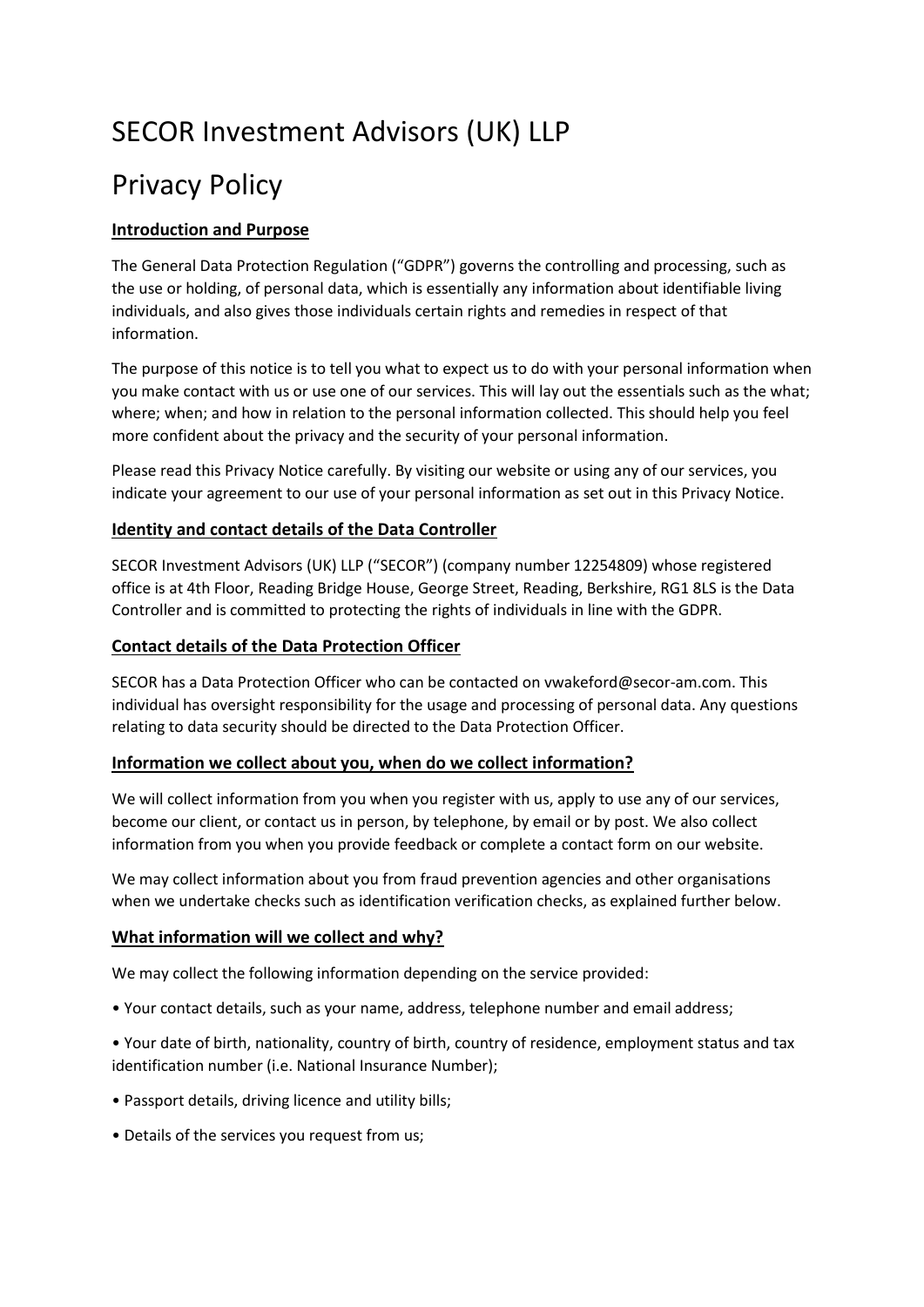• Any records held by financial crime prevention agencies, on the Electoral Register and by providers of utility services; and

• Details of your employment status, income and source of wealth.

In some cases, you are not obliged to provide any personal data to us, but if you have requested information or a service from us, we will not be able to provide it without certain information, such as your contact details. Before we can begin providing you with our services, we need to obtain certain information about you, so that we can verify your identity in order for us to meet our obligations under the Money Laundering, Terrorist Financing and Transfer of Funds Regulations 2017 and any other applicable legislation and for the purposes of crime prevention and fraud prevention. **You are obliged to provide this information and if you do not provide it, we will be unable to provide you with our services**.

We also collect information from you when you voluntarily complete customer surveys, provide feedback or complete a contact form on our website.

#### **Automated Processing**

SECOR does not make use of automated processing or decision making.

#### **How will we use your information?**

We use information held by you in the following ways:

• To process your application to use our services;

• To undertake checks such as identification verification checks with fraud prevention agencies enable us to comply with our anti-money laundering obligations and for the purposes of crime prevention and fraud prevention;

- To comply with our obligations arising from any contracts entered into between you and us;
- To provide you with the information, products and services that you request from us;
- To help protect your information and prevent unauthorised access to it;
- To deal with any queries, complaints or problems reported by you;

• To generate statistics relating to use of our website, such as the popularity of certain features or services. We do not use personally identifiable information for these purposes;

- if required to do so by law and to the extent necessary for the proper operation of our systems, to protect us/our customers, or for the enforcement of any agreement between you and us;
- to notify you of changes to our services; and
- to help improve the services we provide to you.

We may also use this information to provide you with information about other services we offer that are similar to those that you have already engaged us to provide, or enquired about, or to provide information about SECOR by way of newsletters or emails.

In such instances SECOR will only do so where we have either received consent from you or we have assessed that there is a legitimate interest for us to send you the communication. When assessing legitimate interest, we will balance our interests with your rights and will only send communications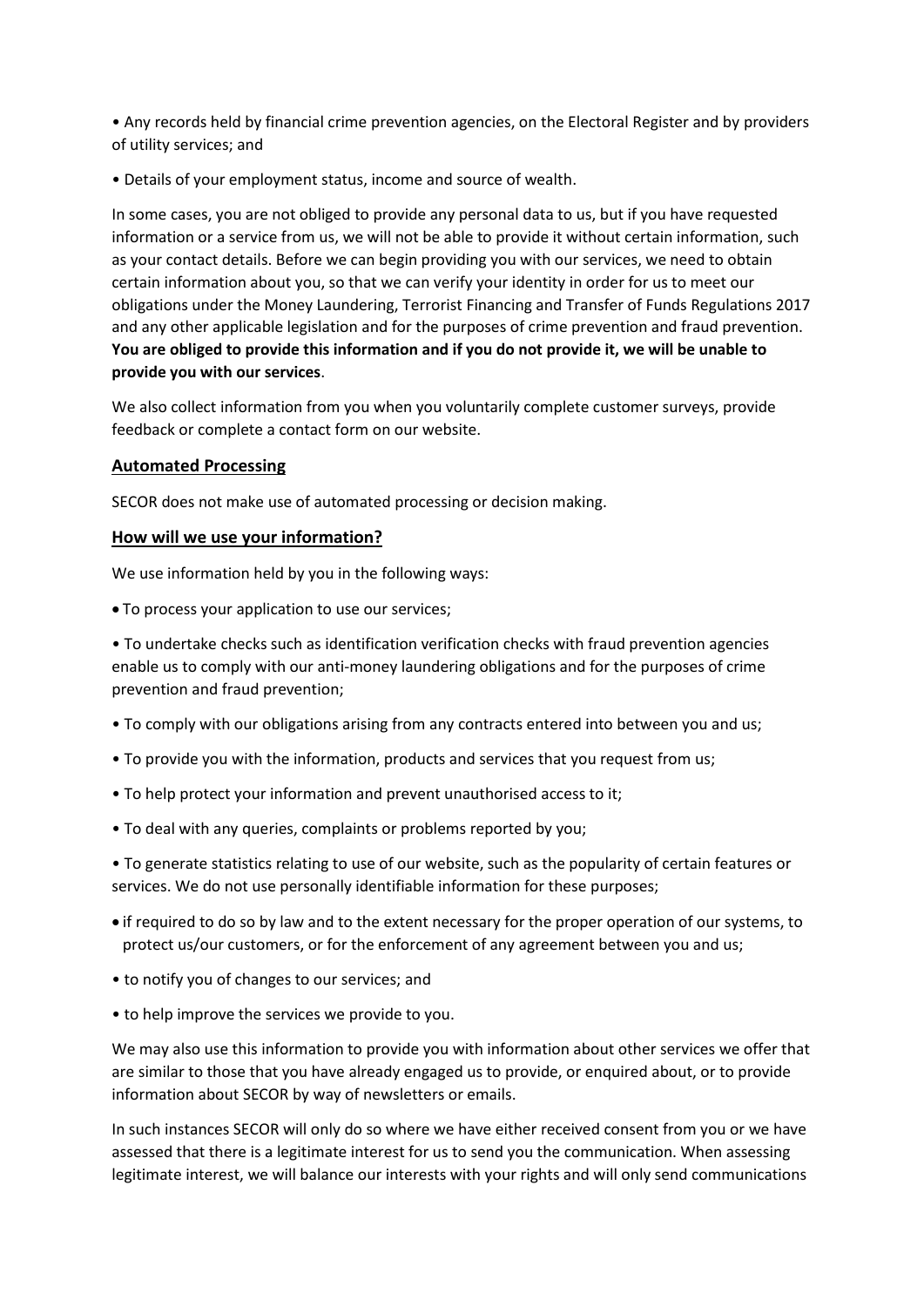where you would reasonably expect to hear from us. **You may opt out of receiving this information when we collect details or at any time by contacting us using the contact details below.**

### **How will we protect your information?**

We take appropriate security measures (including physical, electronic and procedural measures) to help protect the confidentiality, integrity and availability of your personal information from unauthorised access and disclosure.

#### **Who would we disclose your information to?**

We may disclose your information to:

Businesses that are legally part of the same group of companies within SECOR, or that become part of that group;

Our brokers, dealers, IT providers, services providers and agents in order to provide and maintain the provision of the services;

Our appointed auditors, accountants, lawyers and other professional advisers (e.g. compliance consultants), to the extent that they require access to the information in order to advise us;

• Fraud prevention agencies and other organisations to allow us to undertake the checks set out below. We will supply details of such agencies on request;

• Providers of investments or services we recommend, including investment platforms, discretionary management services, or other such products or services. We may also be required to share information with auditors appointed by the providers of such products or services;

• The regulators, the Financial Conduct Authority, or any relevant regulatory authority where they are entitled to require disclosure;

• Meet applicable law, the order of a Court or market rules and codes of practice applicable to the circumstances at the time;

• Investigate or prevent fraud or activities believed to be illegal or otherwise in breach of applicable law;

• Relevant tax, payments and customs authority, who may pass this on to tax authorities in other jurisdictions. The is tax regulations require us to collect information about each investor's tax residency;

• Prospective seller or buyer of such business or assets in the event that we sell or buy any business or assets, in which case we will disclose your personal information. If all of SECOR's assets are acquired by a third party, in which case personal information held by it about its clients may be one of the transferred assets.

#### **We will not lend or sell your information to third parties.**

## **Data retention**

We are committed to only keeping your personal data for as long as we need to in order to fulfil the relevant purpose(s) it was collected for, as set out above in this notice, and for as long as we are required or permitted to keep it by law.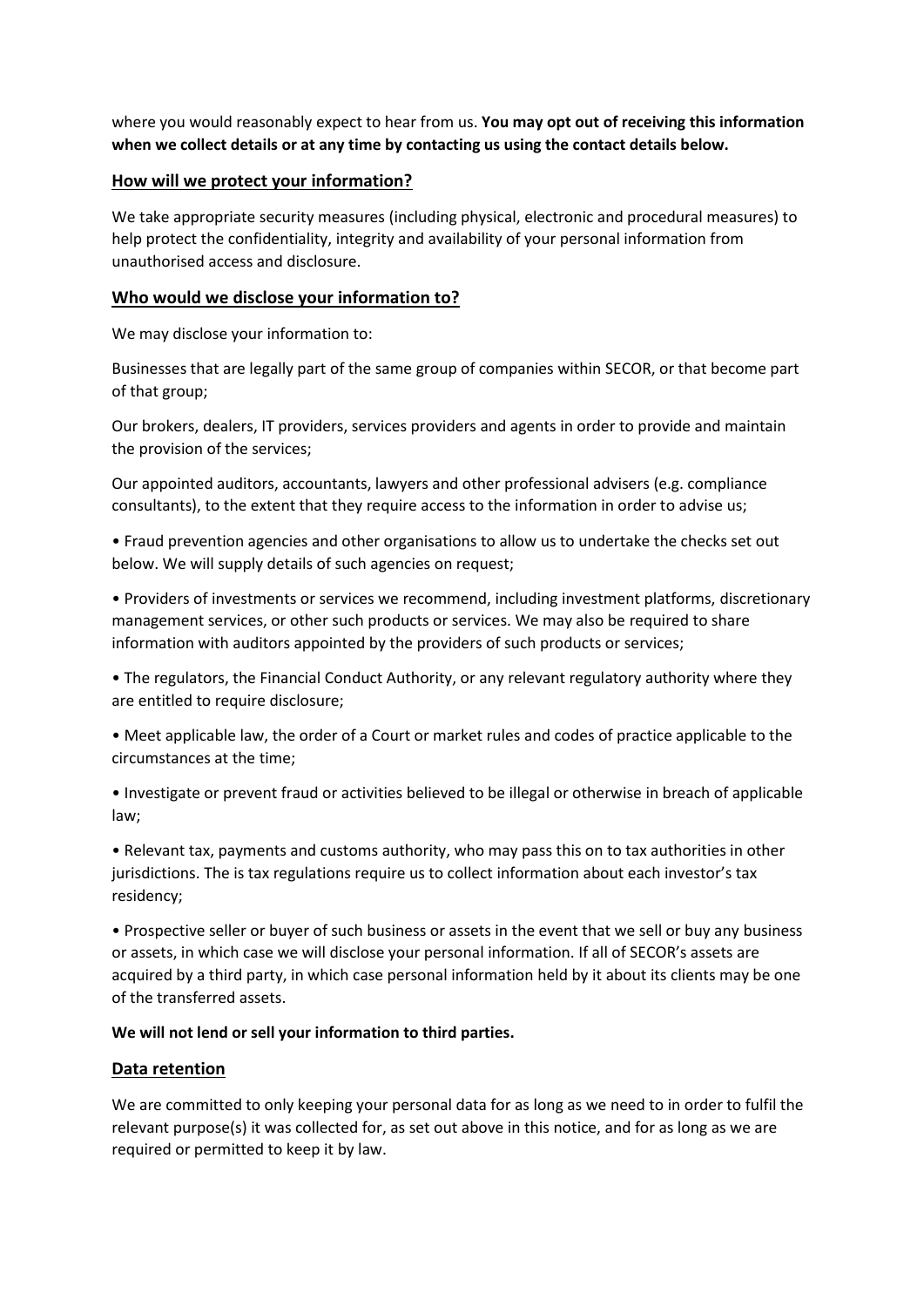We retain copies of our customer contracts in order to enable us to deal with any legal issues and the information provided to us for identification verification checks, financial crime and anti-money laundering checks (as required by law) for 5 years after termination or expiry of our contract with you.

We retain details of complaints for 5 years from the date of receipt.

We shall keep records of the following for 5 years:

- call recordings, electronic communications and minutes of face-to-face meetings;
- suitability and appropriateness assessments;
- periodic statements (for example, valuations); and

• all orders and transactions in financial instruments on your behalf (including information about your identity).

SECOR retain copies of all records aforementioned for a maximum of 7 years.

## **Transferring information overseas**

We may share your personal information with our service providers and this may involve transferring it to countries outside the European Economic Area (EEA) whose data protection laws may not be as extensive as those which apply to us. Where we do so, we will ensure that we do this in accordance with the Acts and take appropriate measures to ensure that the level of protection which applies to your personal information processed in these countries is similar to that which applies within the EEA. Such measures may include only transferring your data to jurisdictions in respect of which there is a European Commission adequacy decision or, where this is not the case, by using model clauses which have been approved by the European Commission.

## **Your rights**

You have a key right to learn and have access to what personal information is held by SECOR and able to ask us for details on this. When we receive such a request, we will endeavour to provide you with these details without delay and at the latest within one month of receipt. We may extend the period of compliance by a further two months where requests are complex or numerous. In such instances SECOR will inform you within one month of the receipt of the request and explain why the extension is necessary.

When SECOR receives a subject access request we will provide a copy of the information held free of charge. SECOR may charge a reasonable fee to comply with requests for further copies of the same information. This does not mean that we will charge for all subsequent access requests, rather that SECOR reserves the right to charge a fee based on the administrative cost of providing the information.

If the after reviewing a request the Data Protection Officer believes a request is manifestly unfounded or excessive, particularly if it is repetitive, then SECOR may charge a 'reasonable fee' which will be decided on a case-by-case basis. In certain circumstances SECOR may even refuse to respond to such requests.

You also have the following rights (unless exemptions apply), which can be exercised by contacting us using the details provided below.